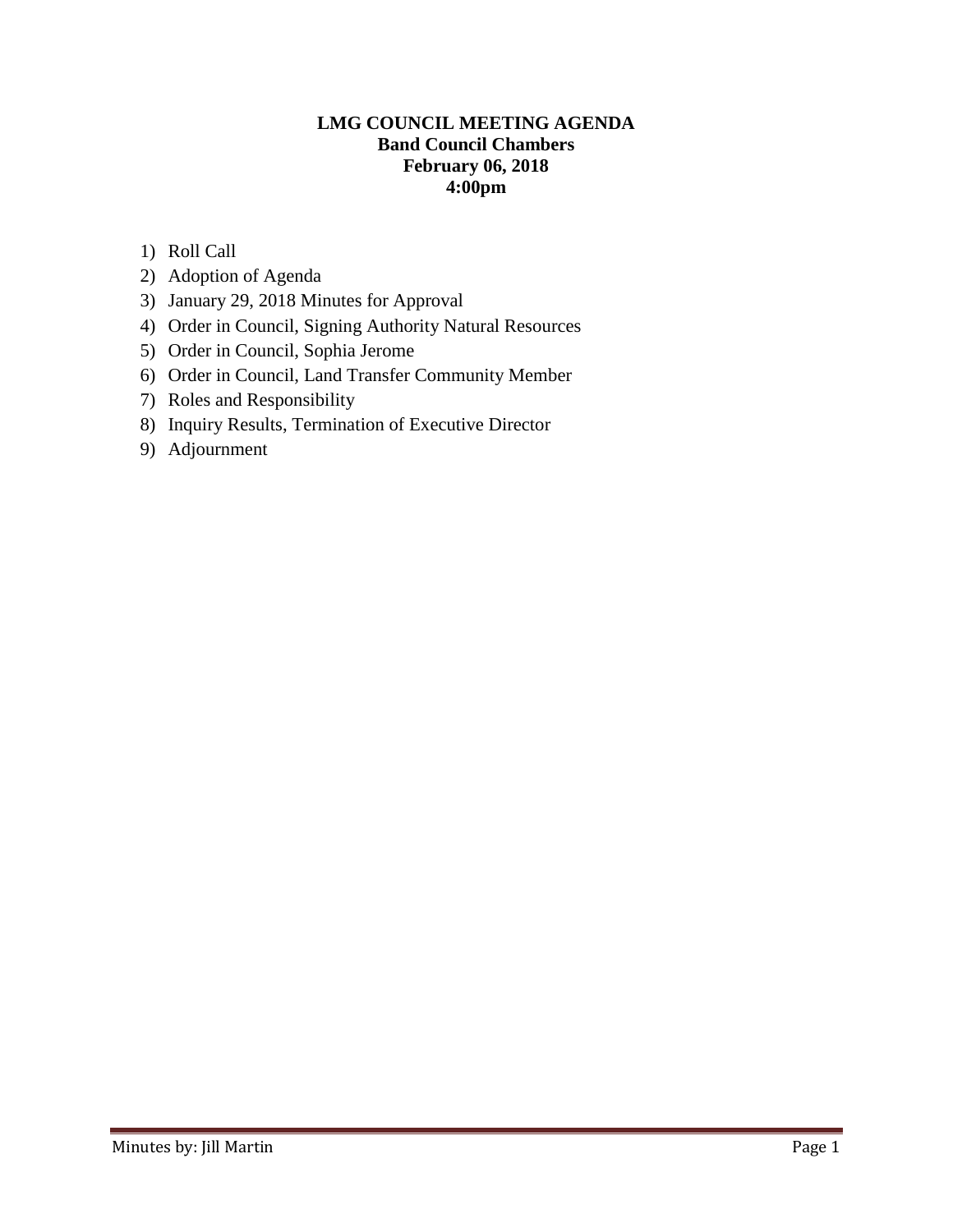## **1. Roll Call**

#### **LMG COUNCIL ATTENDEES:**

Chief Darcy Gray Councillor Annette Barnaby Councillor Sheila Swasson (left @ 4:50) Councillor Lorna Sook Councillor Sky Metallic Councillor Wendell Metallic Councillor John M. Vicaire Councillor Lloyd Alcon

## **Absent:**

Councillor Chris Wysote Councillor Cathy Martin Councillor Gordon Isaac Jr. Councillor Calvin Barnaby Councillor Kevin Methot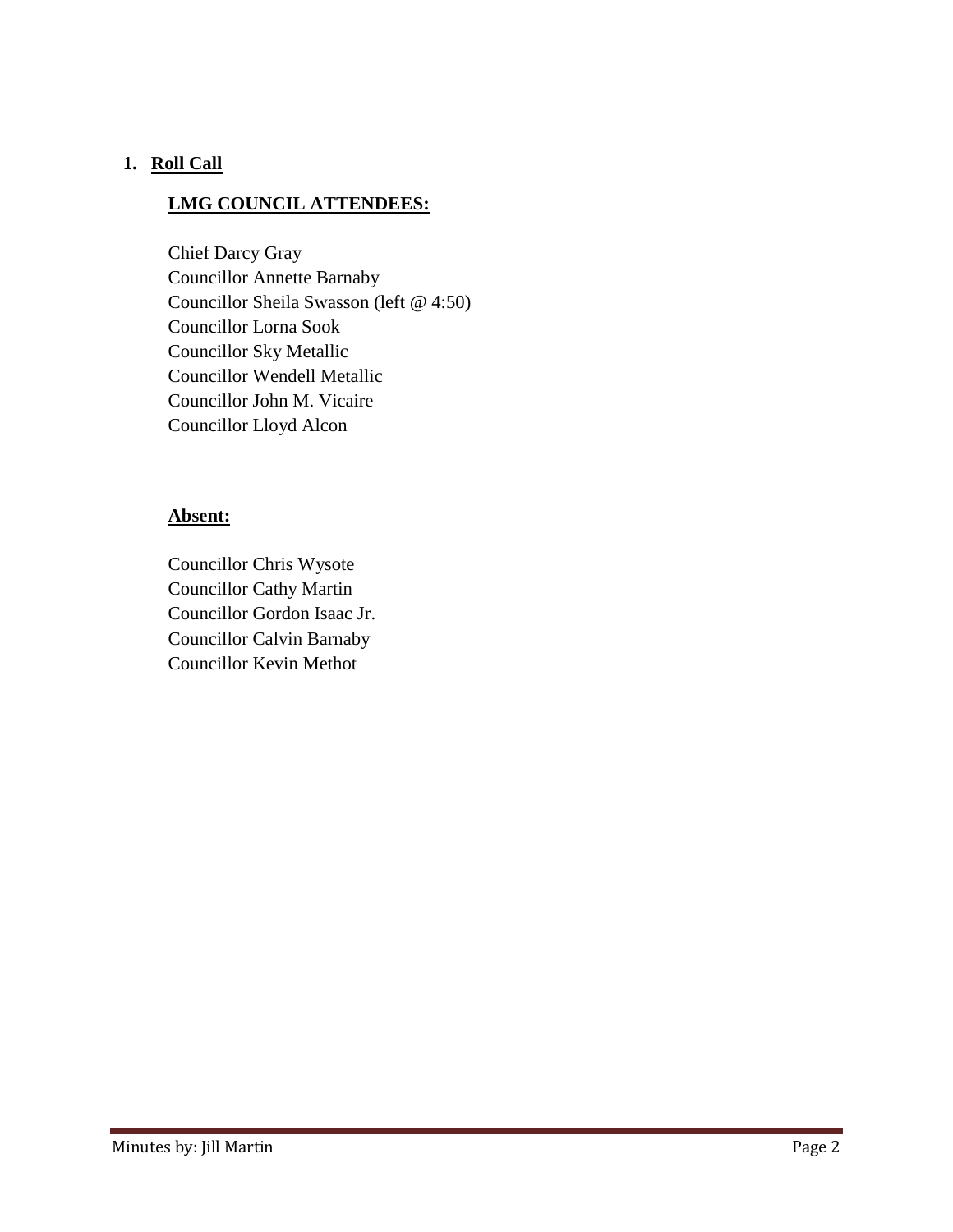### **2. January 29, 2018 Minutes for Approval**

Council made a motion to approve the Minutes for January 29, 2018.

Moved: Councillor Lloyd Alcon Second: Councillor Lorna Sook Passed

## **3. Order in Council: Signing Authority Forestry Contract/ Agreements**

Council made a motion to approve the Order in Council for Signing Authority Forestry Contracts/Agreements where Chief and Council authorizes Chief Darcy Gray and either/or Fred Metallic, Director of Natural Resources on behalf of the Listuguj Mi'gmaq Government.

Moved: Councillor Wendell Metallic Second: Councillor Annette Barnaby Passed

## **4. Order in Council: Merdian OneCap Credit Corperation**

At the request of a community member, Council made a motion to approve the Order in Council for Merdian OneCap Credit Corperation. This will allow the Listuguj Mi'gmaq Government to give Permission to Merdian OneCap Credit Cord to enter into the Band Reserve to take possession of the equipment in the event of a default on the Rental Agreement by the community member.

Moved: Councillor Lorna Sook Second: Councillor Wendell Metallic Passed

# **5. Order in Council: Land Transfer Community Members**

Council approved the Order in Council for a land transfer for a community member who completed the obligations of the LMG Housing Ministerial Program and the CP was transferred in their name.

Moved: Councillor Annette Barnaby Second: Councillor John Murvin Vicaire Passed: